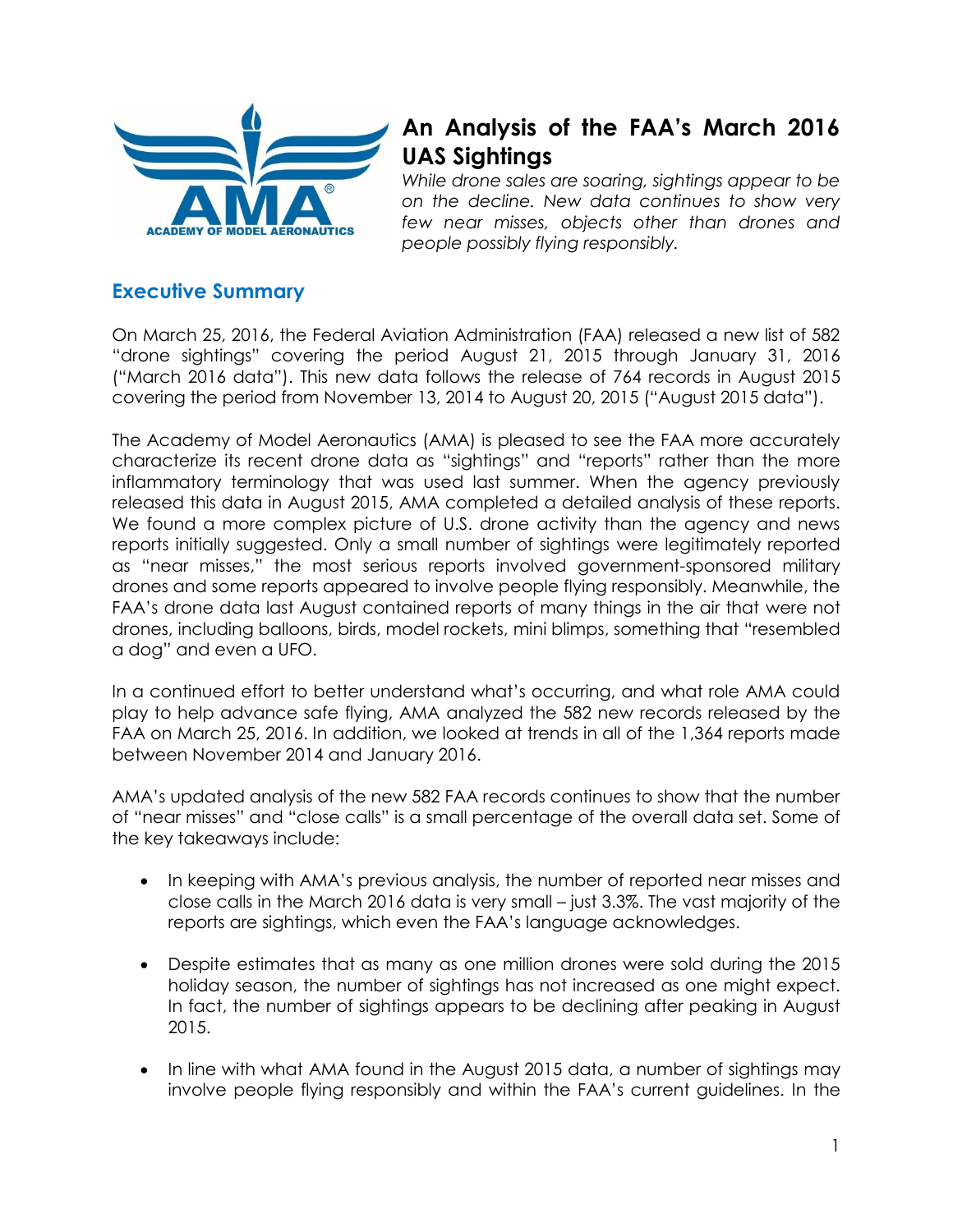March 2016 data the AMA identified 38 reports of drones flying at or below 400 feet.

- Like the August 2015 data, the March 2016 data contains reports of several objects other than drones, including balloons, birds, a rocket and even a jet pack. The FAA's drone data continues to be a "catch all" for any object spotted in the sky.
- Despite the FAA's intent to find and punish careless and reckless operators, law enforcement notifications appear to be on the decline. In the August 2015 data, nearly 20% of reports were not referred to local law enforcement or law enforcement notification was unknown. In the March 2016 data the number of sightings not referred to law enforcement is up to 29%.

#### **Near Misses and Close Calls Still a Small Fraction of Reports**

In AMA's previous analysis of the August 2015 FAA data, we found that, contrary to the characterization of all 764 records as "close calls," only 27 records – or 3.5% – had explicit notations of "NMAC" (near mid air collision), "near miss" or "near collision."

AMA conducted the same analysis on each of the 582 records released in March 2016 and found that roughly the same proportions were present in the new data. **Of the 582 records released in March 2016, only 19 records – or 3.3% – contained explicit notations indicating a near miss or close call.** 

|                                         | August 2015 Data | March 2016 Data |
|-----------------------------------------|------------------|-----------------|
| Number of Total Sightings               | 764              | 582             |
| Number of Near Misses or<br>Close Calls | 27               | 19              |
| Percent of Dataset                      | 3.5%             | 3.3%            |

Most of the 19 records AMA identified as near misses in the March 2016 data contain affirmative pilot reports of a "near miss" or "NMAC" to air traffic control. A few records use language that would indicate a potential near miss or close call, such as "was nearly struck," "got really close to acft," "a fairly close encounter." While these reports did not contain the explicit notations of "near miss" or "NMAC," we included these in the 19 near misses/close calls as well.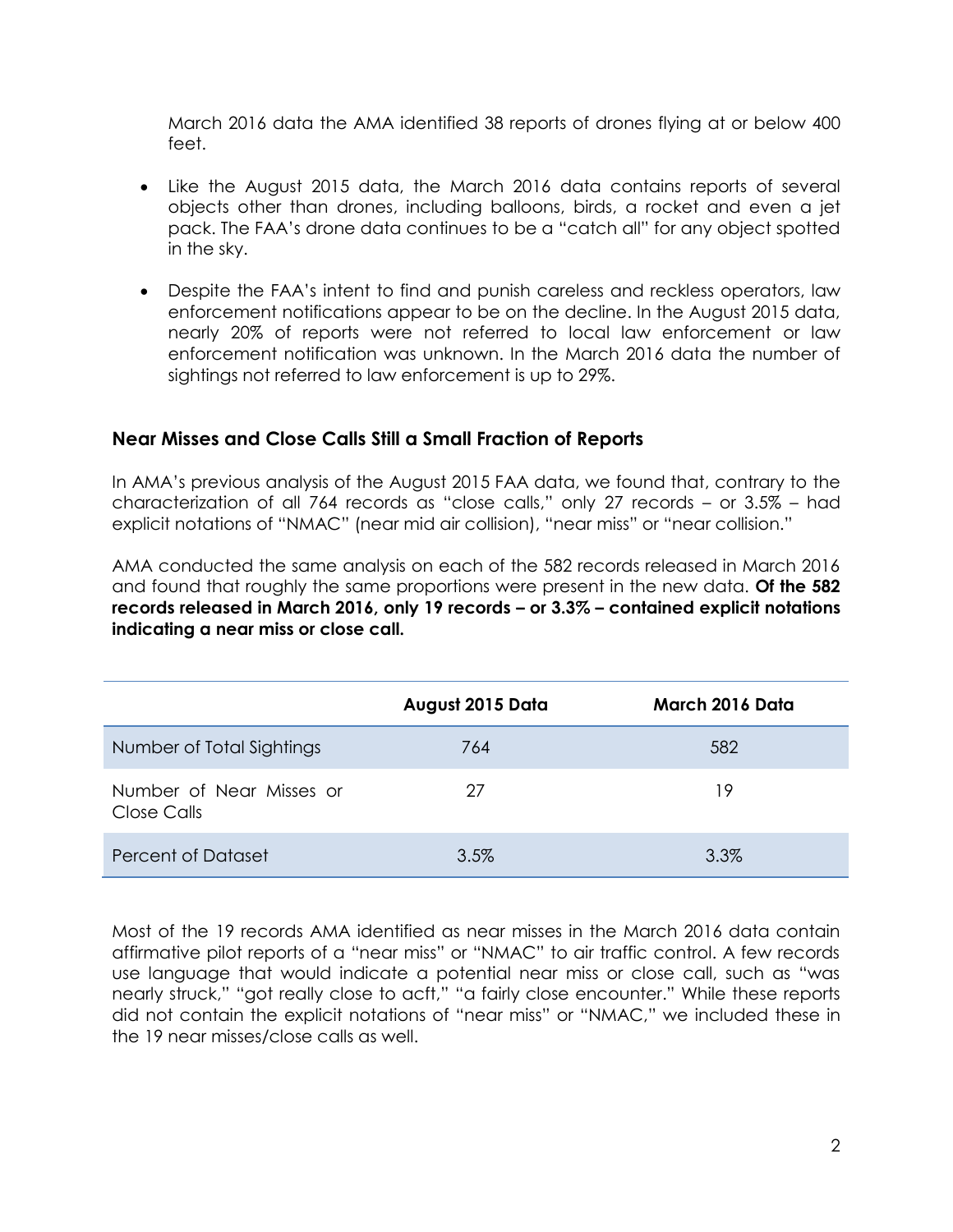In AMA's analysis of the August 2015 data, we found only 10 instances where a pilot reported taking evasive action in response to an unmanned aircraft system (UAS), which accounted for 1.3% of the 764 reports. In the March 2016 data:

- Pilots took evasive action in 14 instances, or 2.4% of the reports.
- No evasive action was taken in 403 of the reports, or 69.2% of the time.
- Evasive action was unknown, not specified or not applicable in the remaining 165 records (28.4% of reports)

| Evasive action taken?                       | Number of records | Percent of total reports |
|---------------------------------------------|-------------------|--------------------------|
| No evasive action taken                     | 403               | 69.2%                    |
| Evasive action unknown or<br>not applicable | 165               | 28.4%                    |
| Evasive action taken                        | 14                | 2.4%                     |

Other analyses of the FAA's drone data have yielded higher near miss or close call numbers. For example, Bard College's Center for the Study of the Drone released a report in December 2015 that examined 921 reports from December 2013 to September 2015.<sup>1</sup> Bard's analysis found that 327 reports – or 35.5% – were "close encounters" while 594 reports – or 64.5% – were "sightings" that did not pose an immediate danger of collision.

The difference in the findings is explained by the lack of an objective standard for evaluating these reports. The FAA is on-the-record stating that there is no regulatory definition of a "close call." While there is a regulatory definition of a "near miss," a report cannot be confirmed as a "near miss" unless it is recorded on radar; UAS flights are often not visible on radar. There is also no specific regulatory definition for a "near miss" involving encounters between full-scale manned aircraft and small unmanned aircraft systems (sUAS or drones), and there are no published studies that validate the dynamics of such an encounter.

In response to AMA's previous analysis of the August 2015 data, an FAA spokesman had this to offer: "Since the majority of the pilot reports can't be verified — the drones typically don't show up on radar nor is the operator identified — we can't say for

 $\overline{\phantom{a}}$ 

 $^1$  http://dronecenter.bard.edu/press-drone-sightings-and-close-encounters-report/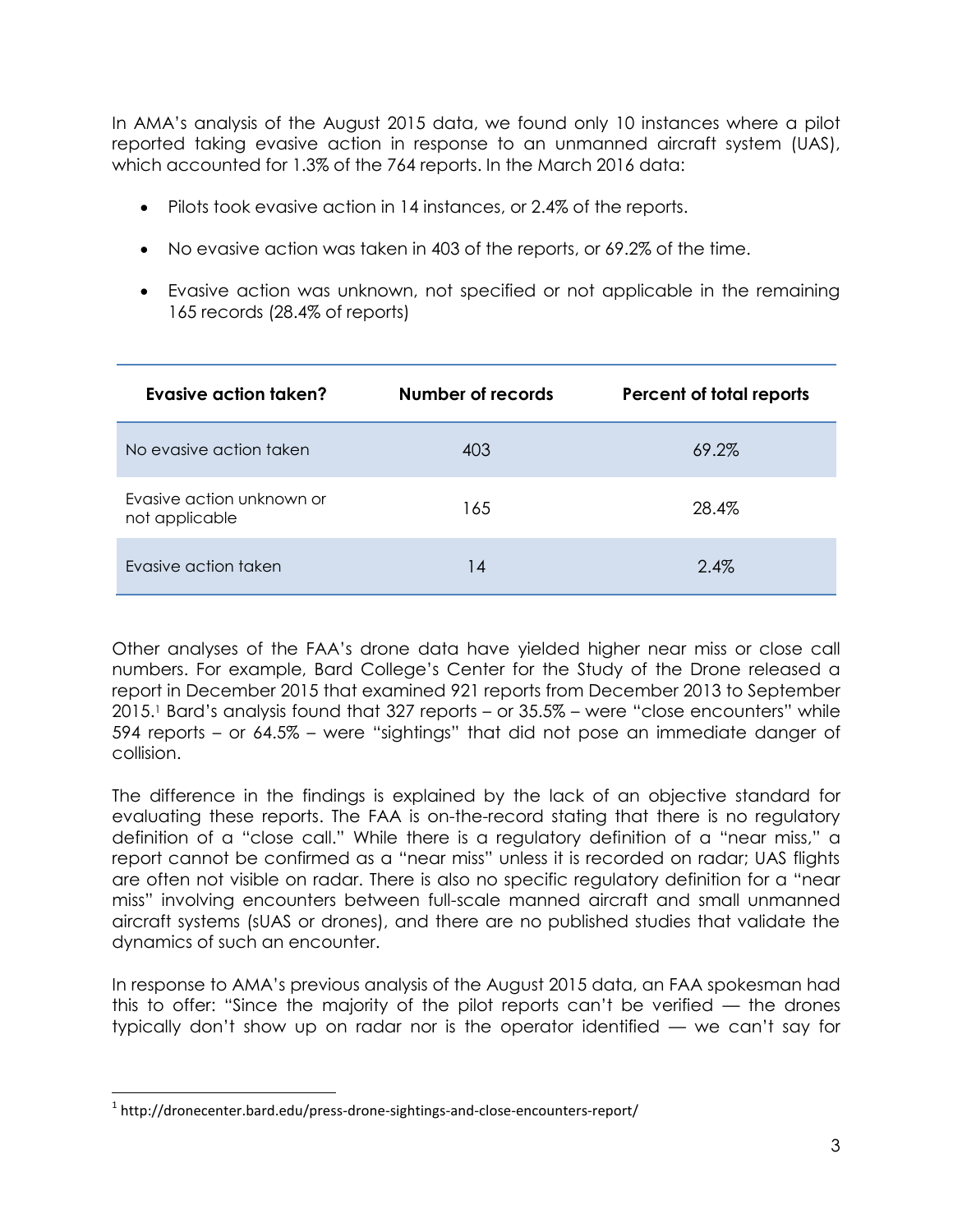certain what the actual separation distance was. The use of the phrase 'close calls' is simply part of a news headline; there is no regulatory definition of 'close call,' as such."<sup>2</sup>

In the absence of an objective standard, Bard created its own criteria for defining an incident as a close encounter or a sighting, based on a variety of subjective factors. AMA's methodology relies on the explicit words and reports of pilots to determine if a possible near miss was perceived; we did not apply our own criteria to the data.

Whatever the number of near misses, close calls or close encounters is, more needs to be done to understand and address the actual safety concerns. AMA has previously called on the FAA to release not just its preliminary reports, but also all **"Since the majority of the pilot reports can't be verified — the drones typically don't show up on radar nor is the operator identified — we can't say for certain what the actual separation distance was. The use of the phrase 'close calls' is simply part of a news headline; there is no regulatory definition of 'close call,' as such."**

*FAA Spokesman Les Dorr August 30, 2015*

investigative findings so that we can assess the true extent of the problem and what can be done to address it. Meanwhile, whether one relies on AMA's analysis or the Bard analysis, both confirm that the majority of drone reports are "sightings" and not near misses, close calls or close encounters.

### **While Drones Sales Are Up, Sightings Appear to Be Declining**

In September 2015, FAA Assistant Administrator Rich Swayze said one million drones could be sold during the 2015 holiday season.<sup>3</sup> The Consumer Technology Association (CTA) made similar predictions in 2015, estimating that unit sales in 2015 would approach 700,000, a 63% increase over the prior year.<sup>4</sup>

With an influx of nearly 700,000 to one million new devices sold last year, it would not be surprising to see the number of UAS sightings steadily increase over time as more people take to the skies. However, a month-by-month analysis of all UAS sightings going back to November 2014 reveals that sightings appear to be on the decline after peaking in August 2015.

And even as drone sales climbed, the number of reported monthly sightings around the 2015 holiday season was lower than every one of the 2015 summer months.

l

<sup>2</sup> http://www.journalnow.com/news/local/cloudy-faa-data-skews-drone-threat/article\_80e10858-3fbb-51ba-827ce5fb55a26534.html

<sup>3</sup> http://fortune.com/2015/09/29/drones-holiday-sales/

<sup>4</sup> http://www.cta.tech/News/News-Releases/Press-Releases/2015-Press-Releases/New-Tech-to-Drive-CE-Industry-Growth-in-2015,-Proj.aspx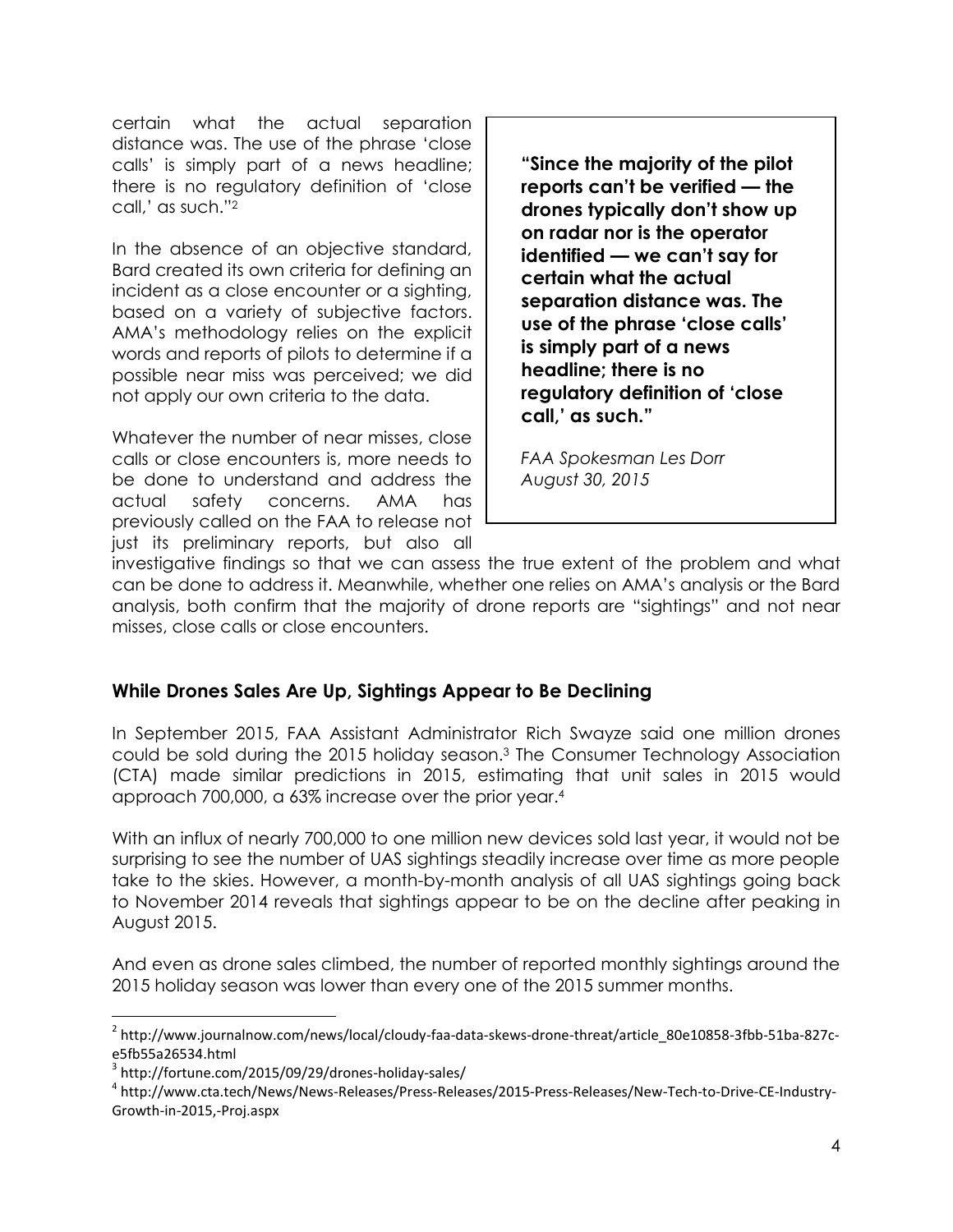Interestingly, in at least two instances, sightings are reported by witnesses describing what they viewed in videos posted to the social platform YouTube. While this is not a high enough number of such reports to call it a trend, they are instances unique to the March 2016 data set regarding sightings.



# **Number of UAS Sightings Month-by-Month**

The apparent decline in sightings is likely due to a number of factors:

- Ongoing education campaigns, including "Know Before You Fly," AMA's partnership with retailer Best Buy, and the FAA's "No Drone Zone" initiative are reaching new flyers with safety information and guidance.
- Public acceptance and awareness of drone platforms could be increasing, reducing the number of citizen reports.
- There were no military UAS sightings in the March 2016 data, or perhaps records involving military UAS were removed from the dataset. By comparison, AMA's previous analysis of the August 2015 data found a dozen reports that involved military drones, including two actual crashes.

AMA is a founding member of "Know Before You Fly" (KBYF), which was created in 2014 to educate newcomers to model aviation and drone technology about where they should and shouldn't fly. Since its inception, www.knowbeforeyoufly.org has received over 500,000 unique visitors – 81% of which are first time visitors. In total, the website has had over 1.2 million page views since the campaign launch. The robust traffic to the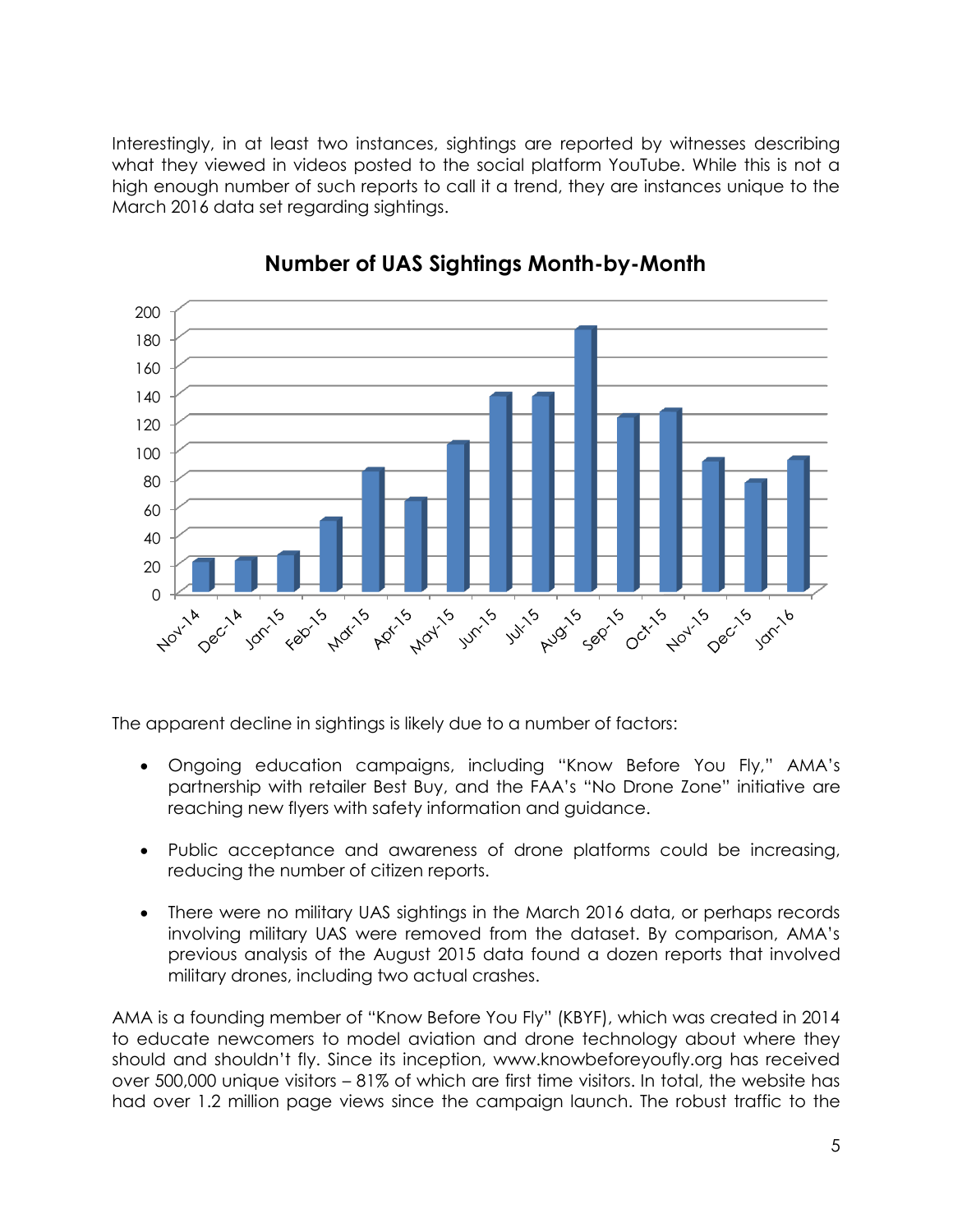KBYF website is evidence that the safety campaign is potentially reaching the majority of new recreational flyers in the United States.

In addition to the campaign's online efforts, AMA and its partners continue to work with manufacturers, distributors and retailers to include safety brochures in product packaging and at the point of sale. To date, 28 manufacturers, distributors and retailers – including, Amazon, Castle, DJI, Hobbico, Horizon, Walmart, Yuneec and UAV Experts – have agreed to include KBYF brochures in their products and even more supporters in the manned and unmanned aviation communities join each month. All of whom have added to the voice of the Know Before You Fly campaign and have helped to get the message out about safe and responsible drone flying. Hobby People, a brick and mortar retailer, is displaying the KBYF materials at the point of sale in all 18 of their stores. DJI, which manufacturers the popular Phantom quadcopter, has also asked its sales dealers to distribute KBYF brochures with drone equipment sales, and has implemented altitude limitations and GPS-based warnings and limitations into its products.

In 2015, AMA announced a partnership with retailer Best Buy to further educate new drone users. Best Buy locations are displaying brochures with AMA safety guidelines on store shelves and also featuring regulation and safety information on the store receipts of drone purchases.

Most recently, AMA clubs in the Washington, D.C., Maryland and Virginia (DMV) region organized D.C. Drone Day - a celebration of International Drone Day on May 7, 2016. Nineteen local AMA clubs hosted free events available to the general public and provided basic safety information to thousands of people in the region.

#### **Some drone sightings may be of people following proper guidelines.**

In AMA's previous analysis of the FAA's August 2015 data, we found at least a dozen reports that could have been people flying within the proper FAA or community-based guidelines.

#### **Similarly, the FAA's March 2016 data on UAS sightings also contains several dozen reports – 38 to be exact – of drone sightings below 400 feet.**

A good number of these sightings occur within five miles of airports, but the records often do not indicate whether the drone operator provided prior notification to air traffic control or the airport manager.

In absence of this information, we are unable to say conclusively whether these flights were proper or improper. However, the current trends indicate that the number of drone sightings are declining while a growing number of individuals are being educated on the safety aspects related to drone operations. Meanwhile, the lack of definitive information underscores the need for the FAA to release not just preliminary reports, but also investigative findings, which may shed further light on whether these flights followed the proper guidelines.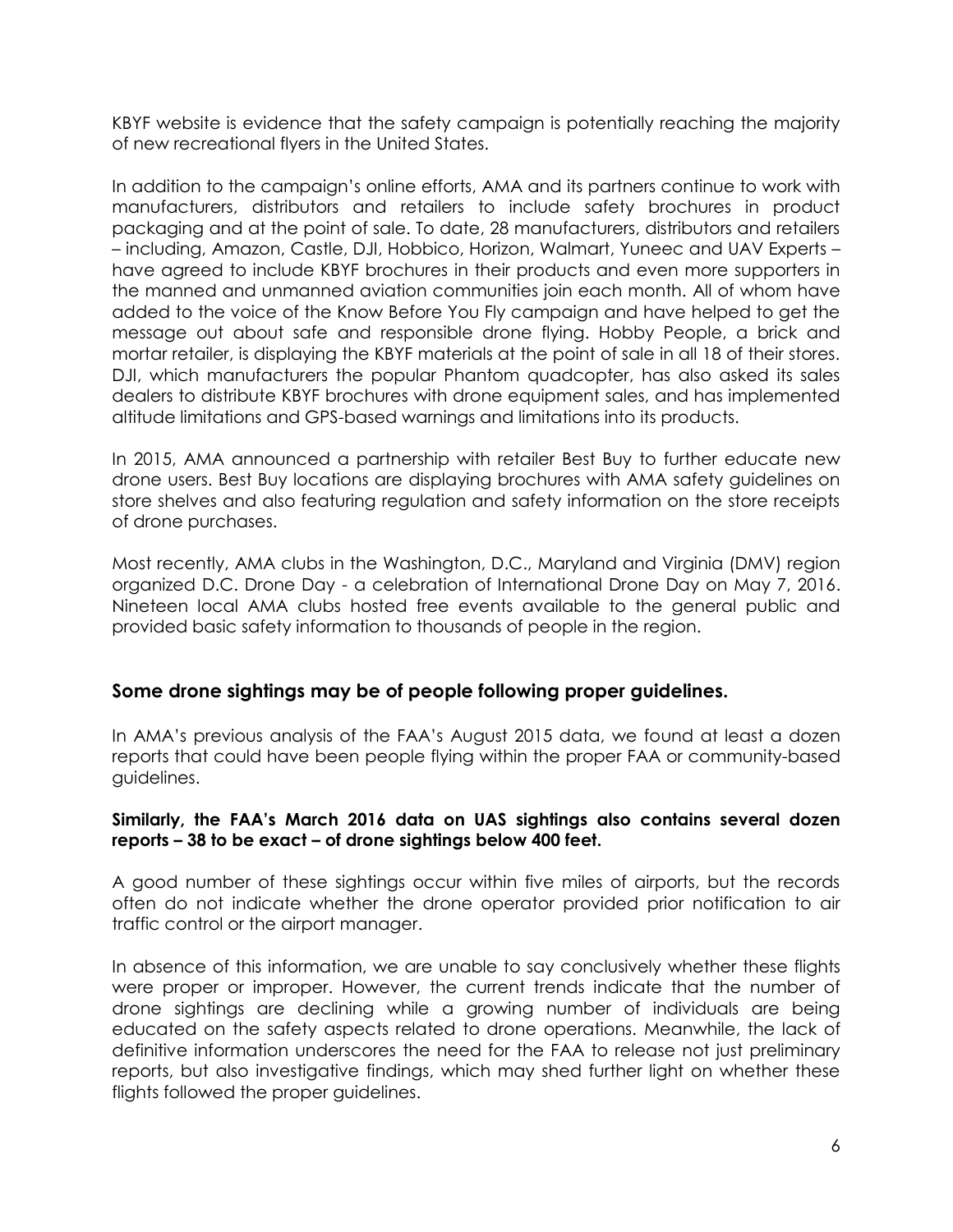A few examples include:

| September 5, 2015 | At approximately 12 noon, a citizen provided information on a drone flying<br>approximately 50 feet above the back yard of his home. Citizen's residence is<br>southeast of San Diego State University, just outside Montgmery Field (MYF) Air<br>Traffic Control Tower (ATCT) class Delta airspace. The drone operation had no<br>impact on aircraft operating in/out of MYF ATCT. notified local San Diego law<br>enforcemnt. |
|-------------------|---------------------------------------------------------------------------------------------------------------------------------------------------------------------------------------------------------------------------------------------------------------------------------------------------------------------------------------------------------------------------------------------------------------------------------|
| October 2, 2015   | SYRACUSE HANCOCK INT'L ARPT, NY/UAS INCIDENT/1030E/AEA ROC REPORTED<br>A UAS OPERATING OVER LOCKHEED MARTIN AT 200 FEET. NO DESCRIPTION OF<br>UAS WAS GIVEN. NO IMPACT TO SYRACUSE ARPT OPERATION. NO LEOS WERE<br>NOTIFIED.                                                                                                                                                                                                    |
| December 27, 2015 | UAS OPERATIONS AT HOLLINS UNIVERSITY E OF KROA (WITHIN 5NM OF KROA),<br>200FT AGL AND BELOW UFA.                                                                                                                                                                                                                                                                                                                                |
| January 27, 2016  | CARLSBAD, NM/UAS INCIDENT/1755M/CARLSBAD ATCT RECEIVED A CALL FROM<br>A CITIZEN THAT REPORTED 2 LARGE UAS AT 200 FEET 2 NE CARLSBAD ARPT.<br>CARLSBAD POLICE NOTIFIED.                                                                                                                                                                                                                                                          |
| January 27, 2016  | Public Safety Non-Emergency Response reported a male and female flying a<br>drone approximately 400ft on Marine DR near Kelly Park. Cautionary advisories<br>were given to ac on final thereafter for 15-20 min. No reports by aircraft.                                                                                                                                                                                        |
| January 30, 2016  | MIAMI, FL/UAS INCIDENT/2235E/MIA APPROACH ADVISED HELICOPTER, FLYING<br>AT 500 FEET REPORTED A UAS 100 FEET BELOW AND .5 MILE FROM ACFT<br>POSITION 5 SE MIA. NO EVASIVE ACTION TAKE. NO DESCRIPTION GIVEN. MIA<br>DADE CO PD.                                                                                                                                                                                                  |

#### **Other objects, especially balloons, are reported as drone sightings**

In AMA's previous analysis of the August 2015 data, we found that a number of references to objects other than drones, including balloons, a UFO, a mini-blimp, a model rocket and an object that "resembled a dog."

Likewise, the March 2016 data contains more than a dozen references to objects other than UAS or drones. Balloons, in particular, are widely referenced in the March 2016 data with 12 explicit sightings of balloons or potential balloons – many more than in the August 2015 data.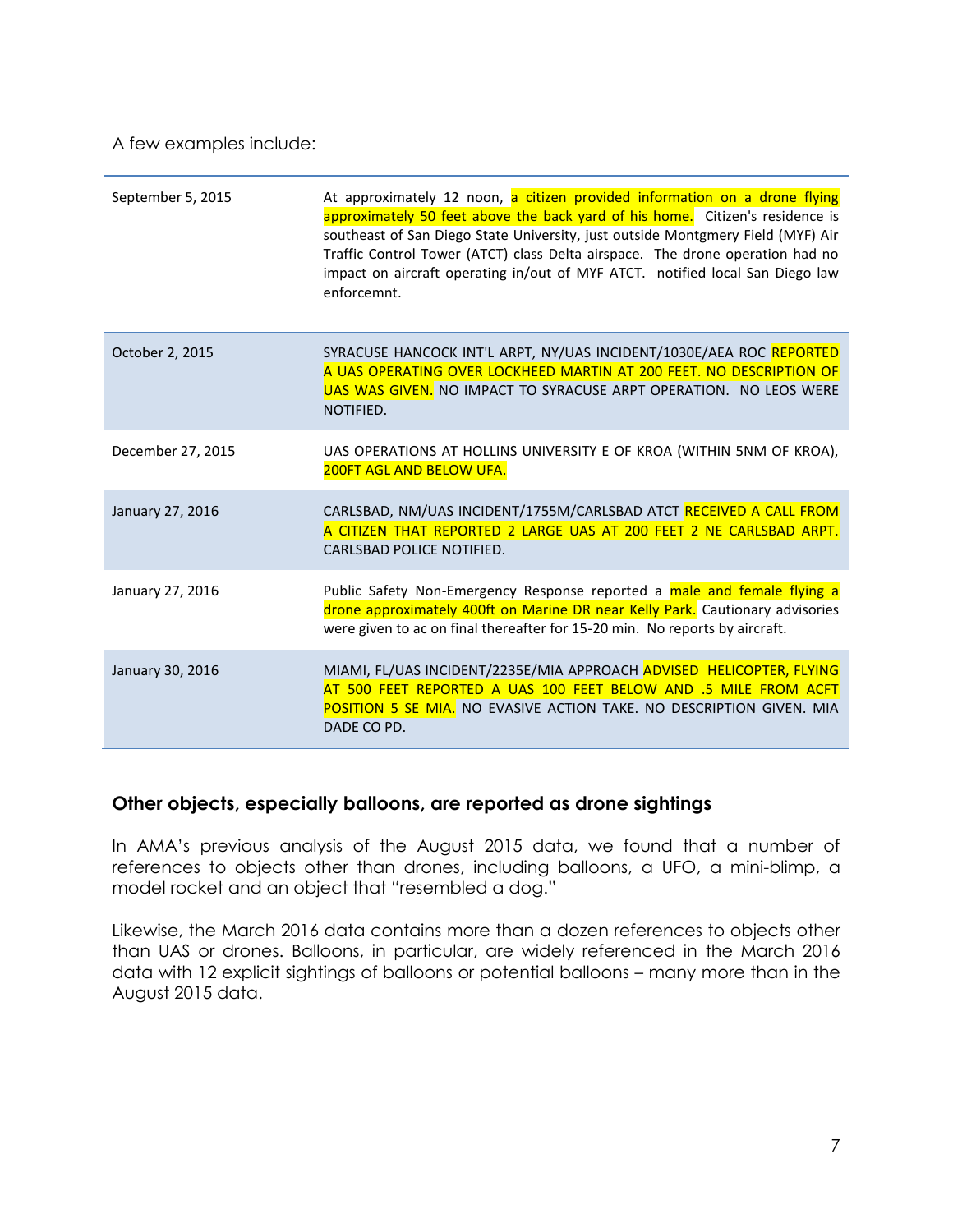

### **References to Objects Other than UAS/Drones**

*SOURCE: FAA's March 2016 Dataset of 582 UAS Sightings*

A few examples of these reports include:

| November 14, 2015  | A C172 REPORTED SIGHTING A ROCKET ON A 5 MILE, BETWEEN HIM AND THE<br>AIRPORT, WHICH TERMINATED AT HIS ALTITUDE.                                                                                                                                                                                                                                                  |
|--------------------|-------------------------------------------------------------------------------------------------------------------------------------------------------------------------------------------------------------------------------------------------------------------------------------------------------------------------------------------------------------------|
| September 17, 2015 | A HELO INBOUND MERCY HOSPITAL, REPORTED SOMEONE USING A JET PACK<br>(POSSIBLY A LARGE DRONE) PASSED IN CLOSE PROXIMITY TO HIM AS HE<br>APPROACHED MERCY. HE WAS 5 MILES NORTHEAST OF PWA AT 2000 FEET WHEN<br>THE INCIDENT OCCURED. THE OBJECT, JET PACK OR DRONE, CAME WITHIN 200'<br>ABOVE AND 1/4 MILE OF HELO AND WAS MOVING WESTBOUND.                       |
| September 24, 2015 | B06/G, ON A PRACTICE APPROACH TO RWY 8, REPORTED TO PNS TOWER THEY<br>SAW A TETHERED BALLOON ON A 2MILE FINAL AT APPROX 600FT. AT 2305Z ON<br>DEPARTURE, THE PILOT REPORTED TO APPROACH (P31) THAT THE BALLOON<br>REPORTED TO TOWER WAS A POSSIBLE DRONE. AT 2306Z P31 PASSED THE<br>UPDATED INFORMATION TO THE TOWER. THE PENSACOLA POLICE DEPT WAS<br>NOTIFIED. |
| December 6, 2015   | HOUSTON, TX/UAS INCIDENT/1338C/HOUSTON ATCT ADVISED UNITED 1191, A320,<br>IAH - DCA, REPORTED 2 UNIDENTIFIED OBJECTS ON THE LEFT SIDE OF THE ACFT<br>WHILE NORTHEAST BOUND AT 4,500 FEET 10 ENE IAH. NO EVASIVE ACTION TAKEN.<br><b>HOUSTON FBI NOTIFIED.</b>                                                                                                     |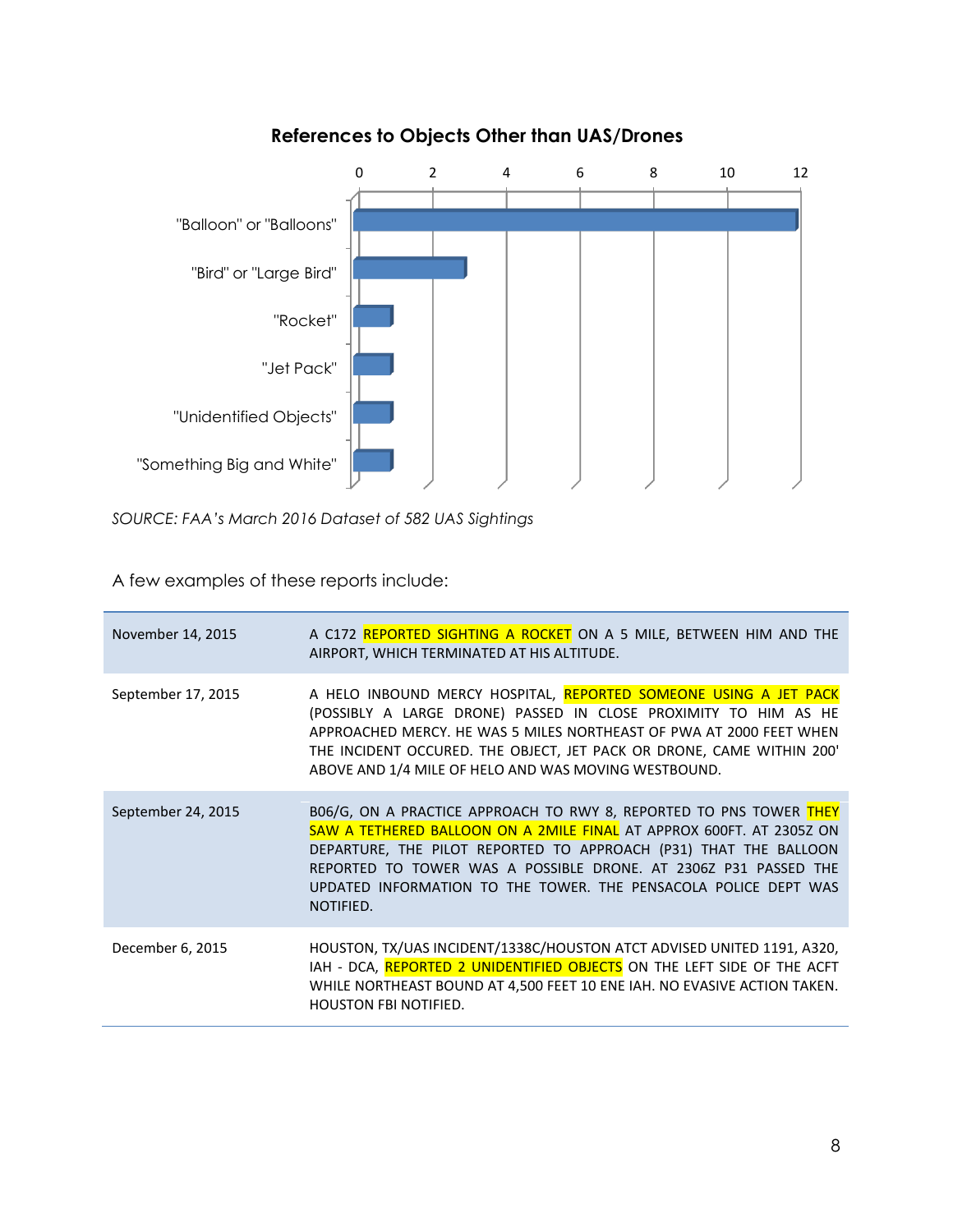In many cases when other objects are referenced, pilots are unsure what they are seeing, allowing for the possibility that an object could be a UAS/drone or it could be something else. In at least two events, pilots reported seeing a drone, but passengers or airport personnel saw balloons. A sampling of these records in included below:

| August 28, 2015    | DAL1086 MD90 REPORTRED A LARGE BIRD OR DRONE 2 MILES EAST OF LGA,<br>SUBSEQUENT QUERYS FOR PIREPS WERE NEGATIVE TO EITHER.                                                                                                                                                                                                                                                                                                                                                                                                                                                                                                                                  |
|--------------------|-------------------------------------------------------------------------------------------------------------------------------------------------------------------------------------------------------------------------------------------------------------------------------------------------------------------------------------------------------------------------------------------------------------------------------------------------------------------------------------------------------------------------------------------------------------------------------------------------------------------------------------------------------------|
| September 18, 2015 | PILOT AT 8000 FEET ON VECTORS TO THE IAG SCENIC FALLS REPORTED AN UAS<br>SIGHTING 400 FEET OF HIS RIGHT AT THE SAME ALTITUDE (8000), AFTER FURTHER<br>DISCUSSION WITH THE PILOT, THE PASSENGER IN THE AIRCRAFT REPORTS THAT<br>THEY MAY HAVE BEEN A LARGE GROUP OF BALLOONS.                                                                                                                                                                                                                                                                                                                                                                                |
| September 25, 2015 | FLG4138 A CRJ2 OUT OF ROC FOR LGA WA 5 MILES SE OF HPN DESCENDING OUT<br>OF 5,000 FEET. PILOT REPORTED SOMETHING BIG AND WHITE SAME ALTITUDE<br>THAT HE THOUGHT MIGHT BE A DRONE. THE OBJECT PASSED BY THE RIGHT SIDE<br>OF THE AIRCRAFT AT THE SAME ALTITUDE, BUT HAPPENED SO FAST NEITHER<br>PILOTS COULD BE SURE WHAT IT WAS. NO OTHER AIRCRAFT IN THE VINCINITY.<br>NEW YORK STATE POLICE NOTIFIED. DEN NOTIFIED. ROC NOTIFIED. FBI NOTIFIED.<br>SECRET SERVICE NOTIFIED. THE OBJECT DID NOT MAKE ANY MOVE TOWARD THE<br>AIRCRAFT AND THE PILOT DID NOT HAVE TO MAKE ANY MOVE AWAY FROM IT.<br>FLG4138 CONTINUED ON TO LGA AND LANDED WITHOUT INCIDENT. |
| October 6, 2015    | CHICAGO, IL/UAS INCIDENT/0917C/CHICAGO ARTCC REPORTED DELTA 1545,<br>A319, ATL-MDW, ENCOUNTERED UAS OR LARGE BIRD WHILE NW BOUND AT<br>13,000 FEET. NO EVASIVE ACTION REPORTED. LEOS NOT NOTIFIED.                                                                                                                                                                                                                                                                                                                                                                                                                                                          |
| October 14, 2015   | JIA5074, CRJ2, OBSERVED A POSSIBLE "DRONE/BALOON TYPE OBJECT" 10 MILES<br>SOUTH OF CLT AT 5000 FT. DEN ADVICED AT 0105Z                                                                                                                                                                                                                                                                                                                                                                                                                                                                                                                                     |
| November 7, 2015   | UAL325 REPORTED SEEING SOMETHING FLY JUST ABOVE THEM AT 14,500<br>CLIMBING OUT OF TPA. THE PILOT SAID HE SAW IT AT THE LAST MINUTE AND<br>COULD NOT DISCERN WHETHER IT WAS A BIRD OR DRONE ONLY THAT IT WAS A<br>WHITE OBJECT. NO EVASIVE ACTION WAS NECESSARY BY THE AIRCREW.                                                                                                                                                                                                                                                                                                                                                                              |
| November 26, 2015  | A P28A, REPORTED WHAT IT LOOKED LIKE TO BE A RED BALLOON OR DRONE AT<br>2,500 FT 5NM NORTH OF PUT VOR, NO EVASIVE ACTIONS WERE TAKEN, JUST A<br>REPORT OF WHAT HE SAW. HE WAS UNSURE OF WHAT IT WAS. THE PILOT<br>REQUESTED TO CANCEL IFR AND SWITCH TO ADVISORY FREQUENCY, WE DID NOT<br>HAVE TIME TO GET CONTACT INFO.                                                                                                                                                                                                                                                                                                                                    |
| December 15, 2015  | IAD/UAS INCIDENT/0902E/MESA 3802, REPORTED A UAS TRAVELING SOUTHEAST<br>BOUND AT 50 FEET OVER RUNWAY 30. IAD AIRPORT OPERATIONS REPORTED THE<br>UAS APPEARED TO BE A MYLAR BALLOON.                                                                                                                                                                                                                                                                                                                                                                                                                                                                         |
| January 1, 2016    | PRELIM INFO FROM FAA OPS: PHOENIX, AZ/UAS INCIDENT/0119M/HELICOPTER,<br>REPORTED SEEING A UAS OR SMALL BALLOON AT 1,800 FEET 6 W PHOENIX. NO<br>EVASIVE ACTION TAKEN. UNKN IF LEO WAS NOTIFIED.                                                                                                                                                                                                                                                                                                                                                                                                                                                             |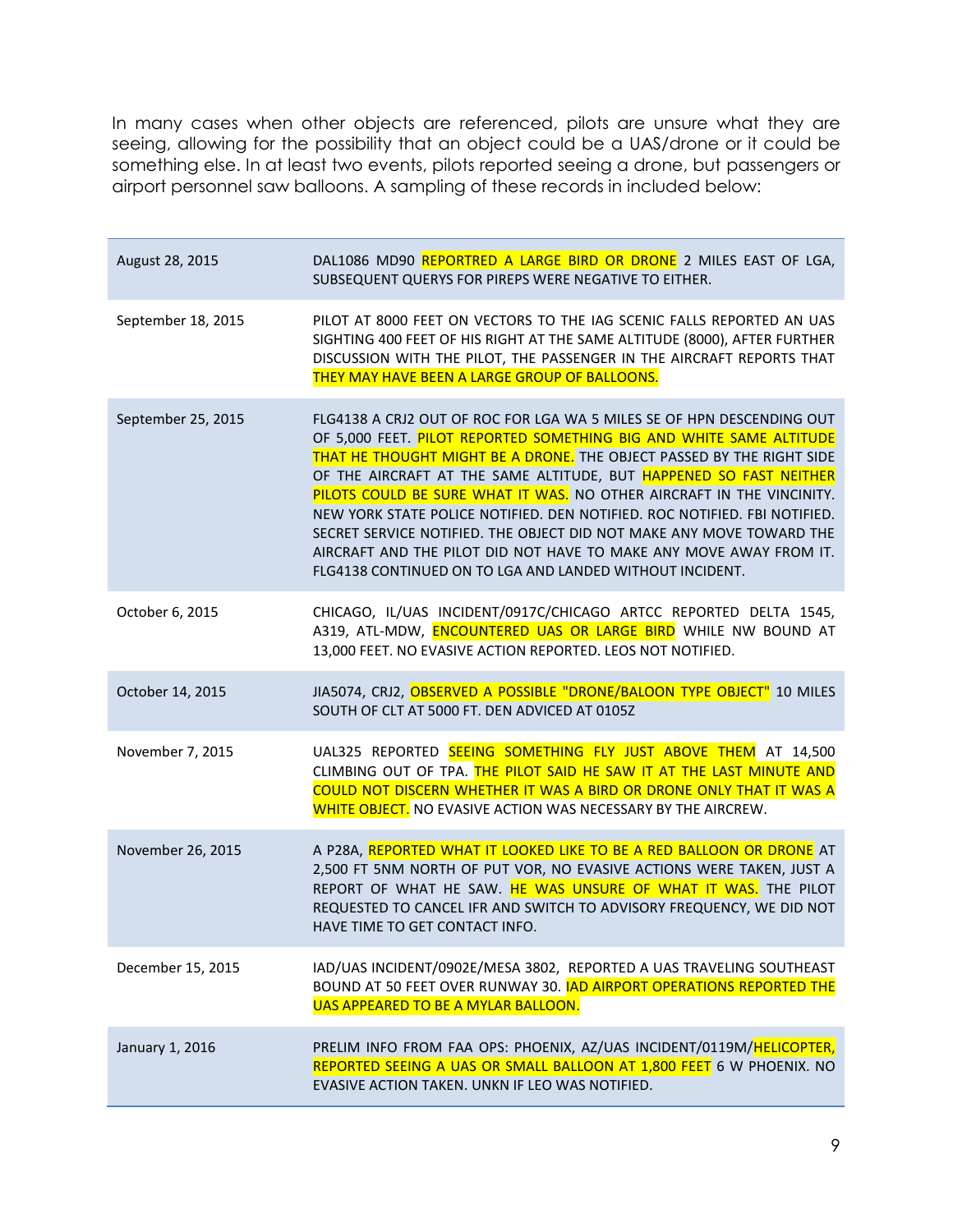| January 1, 2016  | RECEIVED A REPORT FROM AZU8730 (A332) ABOUT A BALLOON OR POSSIBLE<br>DRONE ON 4 MILE FINAL RWY 17L, . PILOT STATED HE WAS UNSURE WHAT HE<br><b>SAW.</b> HAD SUBSEQUENT ARRIVALS REPORT ANY ACTIVITY IN THE REPORTED AREA<br>AND RECEIVED NEGATIVE REPORTS. CANNOT CONFIRM DRONE ACTIVITY IN AREA<br>REPORTED. |
|------------------|---------------------------------------------------------------------------------------------------------------------------------------------------------------------------------------------------------------------------------------------------------------------------------------------------------------|
| January 15, 2016 | CL60/L, KDAL./.MYEH, climbing through 15,000 ft on departure reported a drone<br>or balloon, pilot was unsure, approximately 2,000 feet below the aircraft just<br>north of LNC. No evasive action taken. Notified Lancaster, TX PD. ATM, DEN, ROC<br>notified.                                               |

#### *Law Enforcement Notifications Declining*

In AMA's analysis of the first 764 UAS sightings from August 2015, we found almost 20% of the reports – 142 in total – either were not referred to local law enforcement or it is unknown whether a report had been referred to local law enforcement. This was surprising given the FAA's public statements about working closely with local law enforcement to identify and investigate reports of unauthorized operations.

Our analysis of the 582 UAS sightings released in March 2016 finds that law enforcement notification has dropped from the previous dataset. In the March 2016 data, nearly 29% of reports – 169 reports in total – either were not referred to law enforcement or law enforcement notification is unknown or unspecified.



# **Law Enforcement Notified?**

*SOURCE: FAA's March 2016 Dataset of 582 UAS Sightings*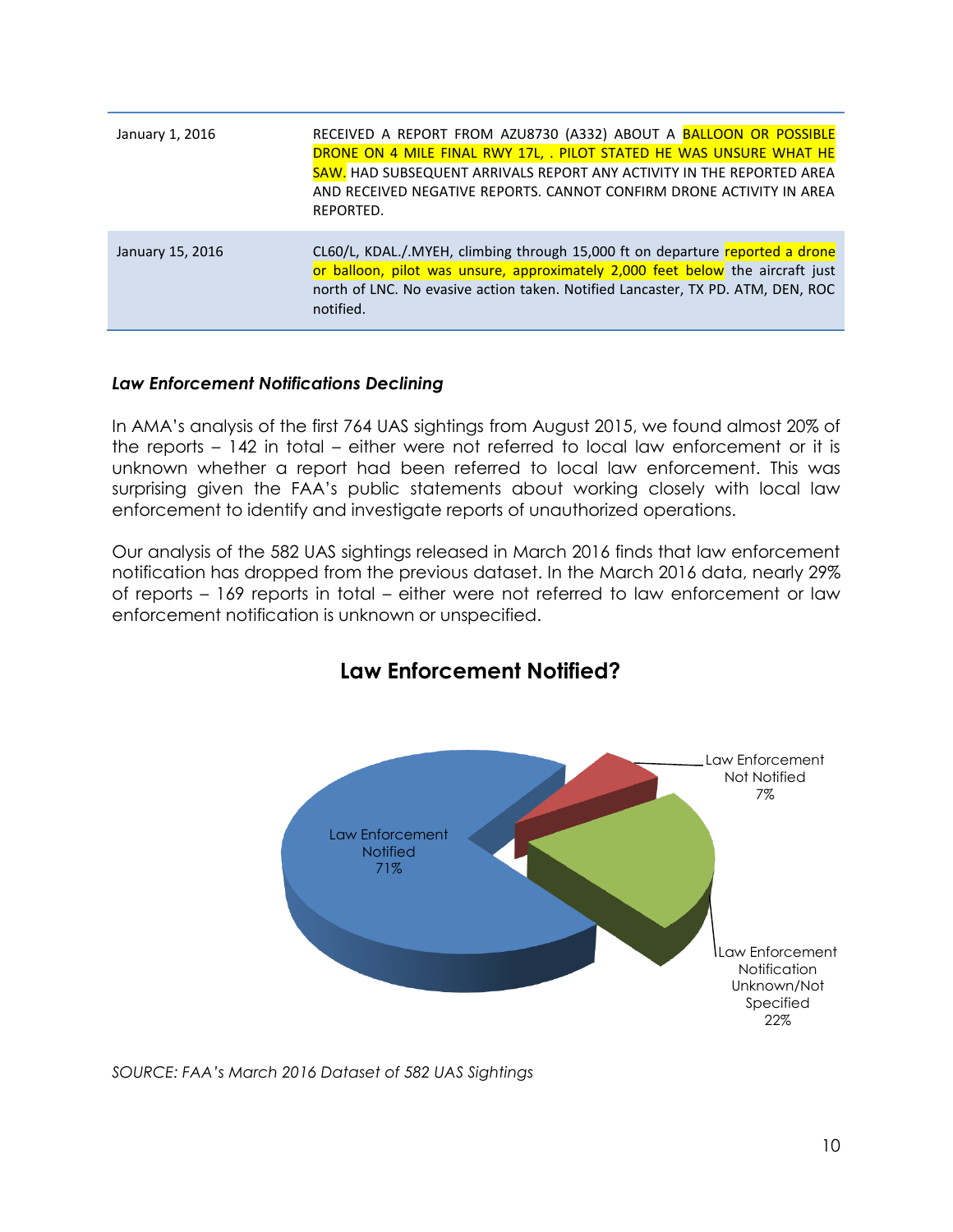As noted in our previous analysis, while not every report or sighting is a serious safety risk, or even someone behaving irresponsibly, the only way to identify the truly careless and reckless operators, and to learn the facts about what happened, is better communication and coordination with local law enforcement.

### **Conclusion**

Overall, the FAA's March 2016 data on drone sightings paints a similar picture to the previous data released in August 2015. In both data sets, only a small fraction of reports are near misses, there continue to be objects other than drones included in the data and a sizeable number of reports aren't referred to law enforcement despite the FAA's stated intent to find careless and reckless operators.

Perhaps most interesting is the fact that month-by-month sightings appear to be on the decline from their peak in August 2015, even as drone sales continue to soar. As noted in this analysis, this is likely due to a variety of factors including increasing public acceptance of drones, the efficacy of ongoing education initiatives and/or changes to the data, such as removing events involving military UAS.

AMA is pleased to see the FAA more accurately characterize its recent drone data as "sightings" and "reports" rather than the more inflammatory terminology that was used last summer. While this is a step in the right direction, more can be done to truly understand the nature, scope and impact of these reports.

In this regard, AMA wishes to reiterate the recommendations from its previous analysis, which include:

- **FAA should analyze all future drone data.** AMA believes the FAA needs to conduct an analysis of all future data releases in order to more accurately portray what is happening. Moreover, AMA recommends that these sightings be better categorized going forward to highlight the most serious safety risks so that all stakeholders can work together to address them.
- **Release not just preliminary reports, but also investigative findings.** The problem with preliminary reports is just that – they are preliminary. And, as was seen in 2015, the release of inexact data leads to speculation, misinterpretations and mischaracterizations of the reported sightings, and unfortunately, specious public perception. Once investigated, the reports may turn out to be accurate or they may not. In the August 2015 data there was at least one report of a drone striking a commercial airliner, which later turned out to be a bird. This incorrect report is a good example of why preliminary reports cannot be relied upon to draw conclusions that might influence policy decisions. More recently, an incident in the U.K. involving a British Airways aircraft was declared to be a "drone strike," while later the British government determined it was more likely a floating plastic bag that hit the airliner.